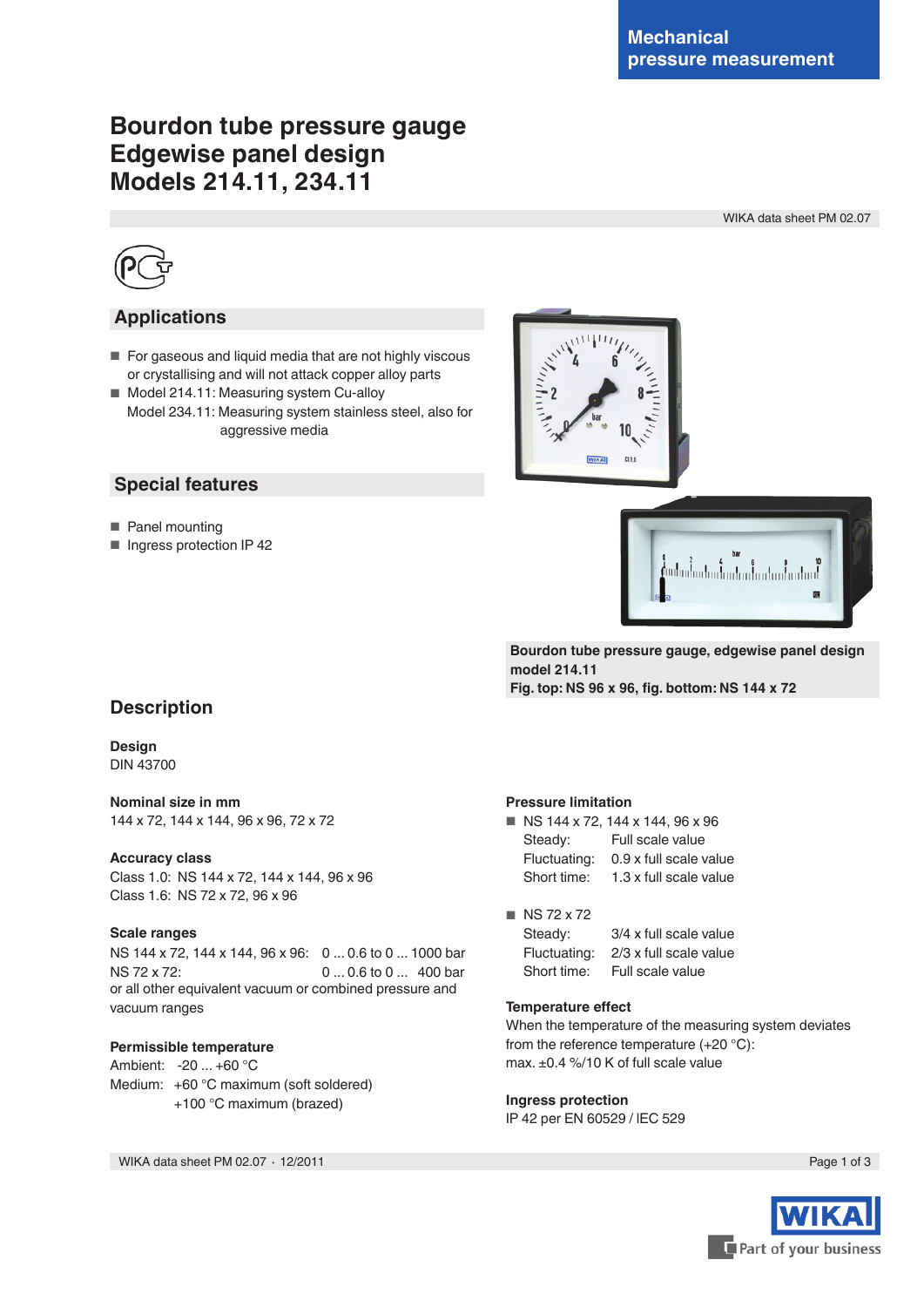## **Standard version**

#### **Process connection**

Cu-alloy (> 100 bar stainless steel 316L), lower back mount (LBM)<br>NS 144 x 72: G  $\frac{1}{2}$  B (male), 17 mm flats NS 144 x 144, 96 x 96: G ½ B (male), 22 mm flats

Centre back mount (CBM) NS 72 x 72: G ¼ B (male), 14 mm flats

**Pressure element** < 100 bar: Cu-alloy, C-type, soft soldered ≥ 100 bar: Stainless steel 316L, helical or spiral type, brazed

**Movement**  Cu-alloy, wear parts argentan

**Dial** Aluminium, white, black lettering NS 72 x 72 and 96 x 96 with pointer stop pin

**Pointer** Aluminium, black

### **Case / Chassis (DIN 43700)**

NS 144 x 72: Case, steel, black

Chassis, steel, galvanised NS 72 x 72, 96 x 96, 144 x 144: Case, steel, galvanised

**Basic case** Plastic

**Window** Instrument glass

**Panel frame** Steel, black, narrow, snap-fit

## **Options**

- Other process connection
- Measuring system stainless steel 316L (model 234.11)
- Duplex measuring system
	- with NS 144 x 72
	- with NS 96 x 96: max. 60 bar
- Wide panel frame
- Switch contacts (see data sheet AC 08.01)

## **Dimensions in mm**

### **Standard version**





| <b>NS</b> | Dimensions in mm |                |    |    |                 |     |        |     |                          |                |                          |           | <b>Weight in</b> |
|-----------|------------------|----------------|----|----|-----------------|-----|--------|-----|--------------------------|----------------|--------------------------|-----------|------------------|
|           | юF               | b <sub>6</sub> | e. |    | G               |     | ы      |     | 11                       | $p \times p_1$ | $p_{\square}$            | <b>SW</b> | kg               |
| 144 x 72  | 168              | 197            | 8  | 18 | $G \nless B$    | 144 | 72     | 134 | 62                       | 138 x 67       | $\overline{\phantom{a}}$ |           | 1.50             |
| 96 x 96   | 44               | 72             | 6  | 30 | $G\frac{1}{2}B$ | 96  | $\sim$ | 88  | $\sim$                   | $\sim$         | 90                       | 22        | 0.60             |
| 144 x 144 | 46.5             | 72             | 8  | 30 | $G\frac{1}{2}B$ | 144 | . .    | 134 | $\overline{\phantom{a}}$ | $\sim$         | 136                      | 22        | 1.25             |

Process connection per EN 837-1 / 7.3